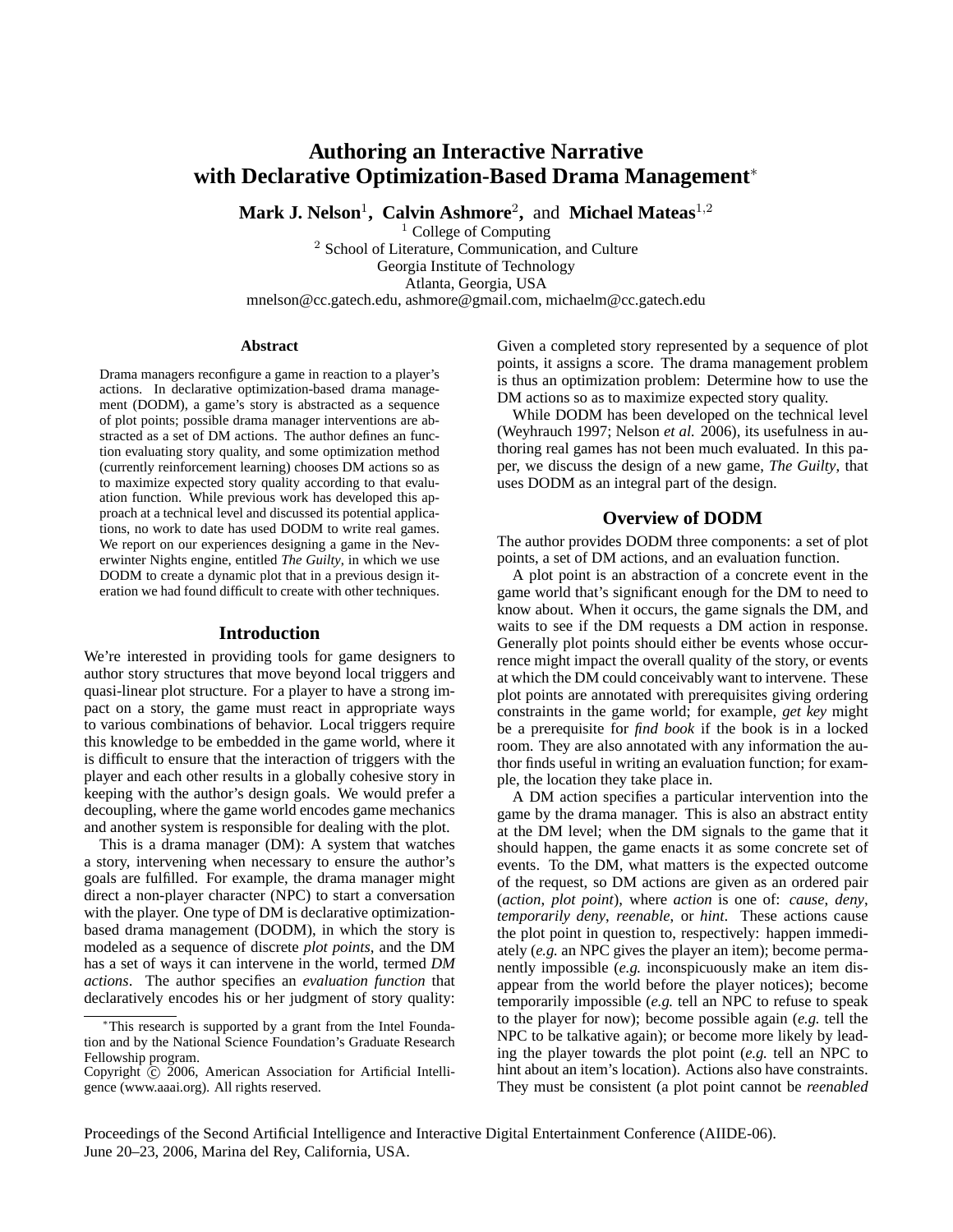unless it has previously been *temporarily denied*), and there can also be constraints on when, from the author's perspective, the action makes sense (*e.g.* an action that *causes* something should only be taken at points in the story when it is plausible to cause it). They also have annotations; for example, the author may annotate an action with an estimate of how manipulative it might seem.

One issue with both plot points and DM actions is at how high a level to specify them. The simplest solution is to have them at low level: A plot point is triggered directly by the execution of a line of code, and a DM action triggers a piece of code. In many cases it would be more convenient to have higher-level plot points and DM actions. For higher-level plot points, a *recognizer* is needed, to determine when the event in question has happened; similarly, DM actions need an associated *refiner* to turn the abstract action into concrete activity in the game world. More complex recognizers and refiners are more feasible in more "intelligent" underlying game worlds with; for example, if characters in the game are agent-like with some internal state, they can receive DM actions as requests and refine them themselves.

Finally, the author writes an evaluation function encoding his or her goals. The evaluation function takes a completed story, represented by its sequence of plot points and history of drama-manager actions, and assigns it a score. The evaluation function is typically based on a number of features, each of which may be weighted according to the author's preference. Each feature in turn is computed based on the various annotations on plot points and DM actions. This evaluation function is the declarative feature of declarative optimization-based drama management: The author only has to specify what constitutes a good story, not the complex tradeoffs that determine how to bring about such a story.

This produces a well-defined optimization problem: The DM needs to choose the action at each step that maximizes the likelihood of the player experiencing a good story. Currently we use reinforcement learning to learn a policy for choosing DM actions, as detailed by Nelson *et al.* (2006).

## *The Guilty*

*The Guilty* relies on DODM as an integral part of the design, based partly on our experiences in an earlier design iteration that encountered several fundamental problems.

#### **Plot**

The game is set in a small city ruled by a tyrannical lord, in which the player character is the feared and unquestioned captain of the guard. From the beginning it is clear that there are a number of illicit and shady things taking place in the city, about which the player knows nothing, but the player character himself shrugs these things off impassively.

The distinction between the *player*—the human playing the game—and the *player character* he or she is playing is a significant aspect of the design. The player is not really sure what sort of character he or she is playing; in particular, the player does not know at the beginning of the game what took place up until the point that the game started. In addition, the player is not even completely in control during the game: The game is segmented into scenes, and between scenes the character can participate in events that aren't immediately known to the player. One of the goals is to create tension in the usual self-identity that a player feels when playing the role of a character, following the literary tradition of unreliable narrators.

When the player character's partner is found murdered, it is the player's job to investigate and arrest the killer. It is later revealed that the player character was in fact the murderer, who at various points (between scenes) had been working to thwart the player's investigation. The real question is why he did it, and that depends on what happens in the game: The player's actions influence not only the events in the game itself, but what backstory we reveal. Possible reasons for the murder can vary greatly: the player may have had an affair with the victim's widow; the victim could have been an honest cop who was uncovering something shady that the player was involved in; the victim could have been abusive to his widow, with whom the player was secretly in love; and so on.

The major premise of the game is that nearly all parts of the backstory—besides the general setting and the fact that the character did commit murder—are determined incrementally at game time, being fixed only insofar as parts have already been revealed to the player.

## **Previous design attempt**

Our first design used local triggers and ran into significant scaling problems. Since the game requires strong global interaction between events, the triggers need to refer to global variables that are kept updated. These proved nearly impossible to keep track of: Because of the large number of possible combinations, there was no feasible way to manage how clues were placed, restrict what dialogue options were available, and otherwise make concrete the various options for the past history of the character. Even if somehow we had managed to write a fairly small game with this approach, it would've been completely unmaintainable, since even relatively small additions or changes would require us to completely rework a large number of other triggers.

This version also included a karmic system, of the sort currently popular in a number of commercial games (e.g. *Fable*). We maintained several gauges summarizing the player's character—anger, lust, guilt, and so on—and incremented or decremented them when the player performed various actions. Clues and conversation options would then be based on these karma sliders. Restricting the conversation options based on the karma values led to several undesired consequences, since in order to enforce consistency, it caused a positive feedback cycle. The player's behavior in making one decision would add on to, say, the guilt attribute, and the next round of possible options would restrict the non-guilt choices, inevitably locking the player into one slot before having a chance to explore the others.

The karmic system also limited our ability to have different facts in the game be true or false. If the player just worked up to having attributes that implied he was having an affair, but then if the player's attributes changed slightly, the affair would not actually make sense anymore. This re